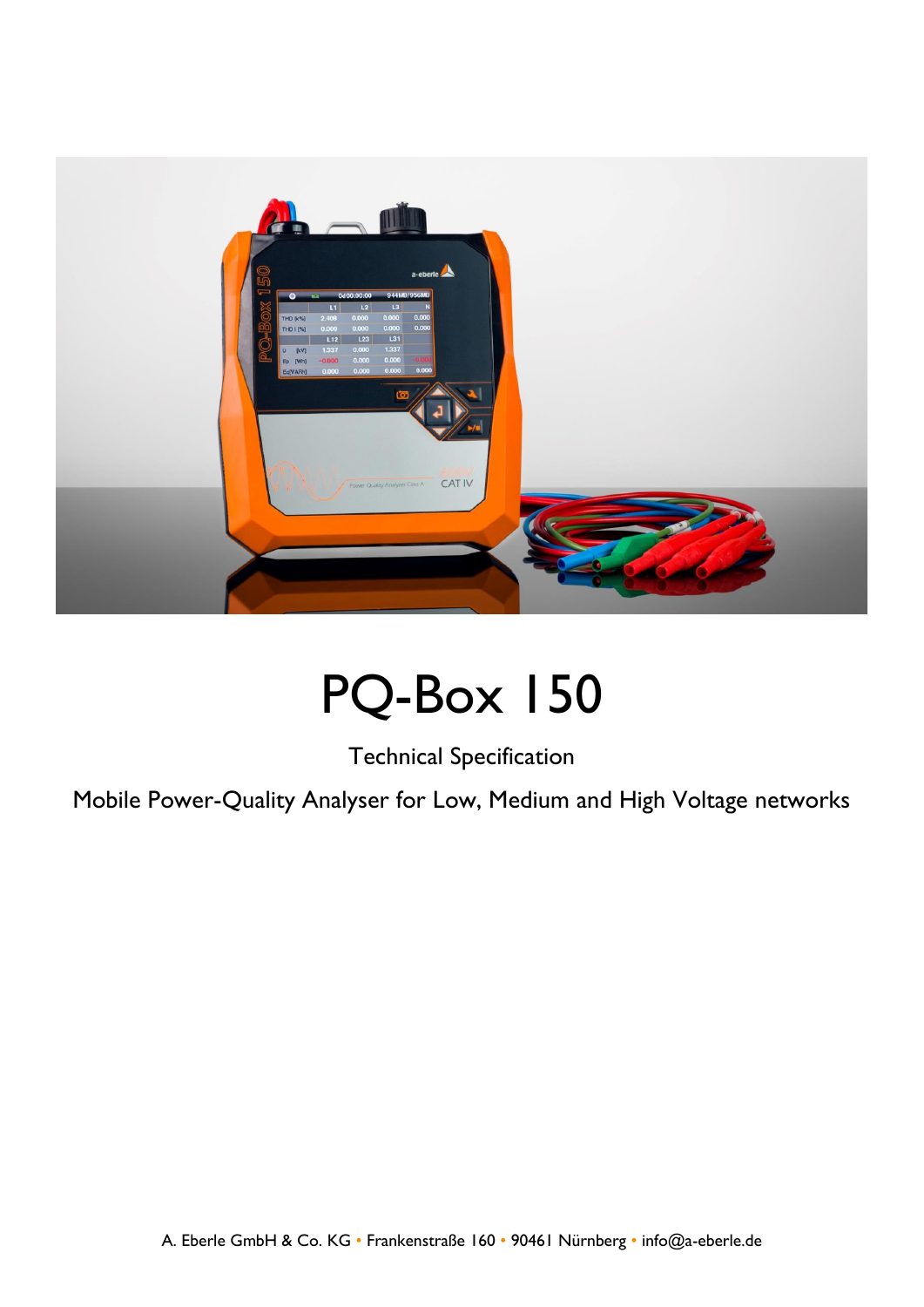

|         | <b>Tender Specification</b>                                                                                                                                                                                                                                          |
|---------|----------------------------------------------------------------------------------------------------------------------------------------------------------------------------------------------------------------------------------------------------------------------|
|         | • The mobile Power-Quality Analyser must be made for measuring 4 voltages and 4 currents in<br>low voltage range and for measurements in medium and high voltage range via instrument<br>transformers.                                                               |
|         | • The device must be compliant to IEC 61000-4-30 Ed.3 and fulfil the requirements for "Class A".<br>A confirmation of the measuring device standard according to IEC 61000-4-30 Class A by an<br>independent test laboratory must be available.                      |
|         | • The accuracy limit of voltage- and current inputs must be $\leq 0,1\%$ .<br>• The device must be very compact and must not exceed the following size: $220 \times 110 \times 40$ mm.<br>• 3 year warranty for the analyser                                         |
|         | • The device must function correctly in the temperature range -20 $^{\circ}$ C to +60 $^{\circ}$ C.<br>• The power supply of the device must be possible without an external power supply via the<br>measuring lines.                                                |
|         | • Voltage and current inputs must be able to measure AC and DC values.<br>• Voltage range should be P-P: 0-830V for AC and 1000V for DC measurements, appropriate for<br>measurements in LV systems and at instrument transformers in MV/HV systems.                 |
|         | • Measurement range current: up to 3000 A with flexible current clamps, optional up to 6000 A<br>and mini current clamps for 1 A/5 A instrument transformers. The analyser must detect the<br>connected clamps by coding and the settings must be set automatically. |
|         | • The measuring channels must have a sampling rate of at least 20 kHz.<br>• The online measurement data (voltage, current, power, power consumption, THD, information                                                                                                |
|         | about the number of PQ-events and fault records) can be viewed at a colour display.                                                                                                                                                                                  |
|         | • The analyser must be equipped with a memory of min. I GB.<br>• The system must provide the monitoring of the threshold values of the following standards:                                                                                                          |
|         | • EN 50160                                                                                                                                                                                                                                                           |
| Pos. I: | • IEC 61000-2-2                                                                                                                                                                                                                                                      |
| General | • IEC 61000-2-4 (Class 1, 2, 3)<br>• NRS 048                                                                                                                                                                                                                         |
|         | • IEEE 519                                                                                                                                                                                                                                                           |
|         | • DACHCZ                                                                                                                                                                                                                                                             |
|         | • VDE AR 4100                                                                                                                                                                                                                                                        |
|         | • The threshold values of EN 50160 and IEC must be fully configurable.                                                                                                                                                                                               |
|         | • The device must measure the angle of current- and voltage-harmonics according to IEC 61000-<br>3-12 standard. Reference the phase angle of each current harmonic is the fundamental of the<br>voltage                                                              |
|         | • The flicker measurement must be class F1 according to IEC61000-4-15 standard.                                                                                                                                                                                      |
|         | · Settings like nominal voltage, transformer ratio, measurement range are able to be set via display<br>control (no pc required)                                                                                                                                     |
|         | • The measuring interval must be freely programmable in range of I sec to 30 min.                                                                                                                                                                                    |
|         | • The following measuring intervals must be recordable without restriction to the number of<br>values:                                                                                                                                                               |
|         | • 200 ms                                                                                                                                                                                                                                                             |
|         | $\bullet$ 3 sec                                                                                                                                                                                                                                                      |
|         | • I sec to 30 min (variable)                                                                                                                                                                                                                                         |
|         | $\bullet$ 2 h                                                                                                                                                                                                                                                        |
|         | • The evaluation of standards with 10 min data must be recordable up to 1 year without any loss<br>of data.                                                                                                                                                          |
|         | • No pre-selection of measurement values has to be made. The device must be able to compute<br>and record all 3800 parameters for voltage quality and load analyses simultaneously                                                                                   |
|         | • The FFT calculation and visualisation of harmonics and interharmonics must provide the<br>spectrum from DC to 10.000 Hz with a resolution of 5 Hz.                                                                                                                 |